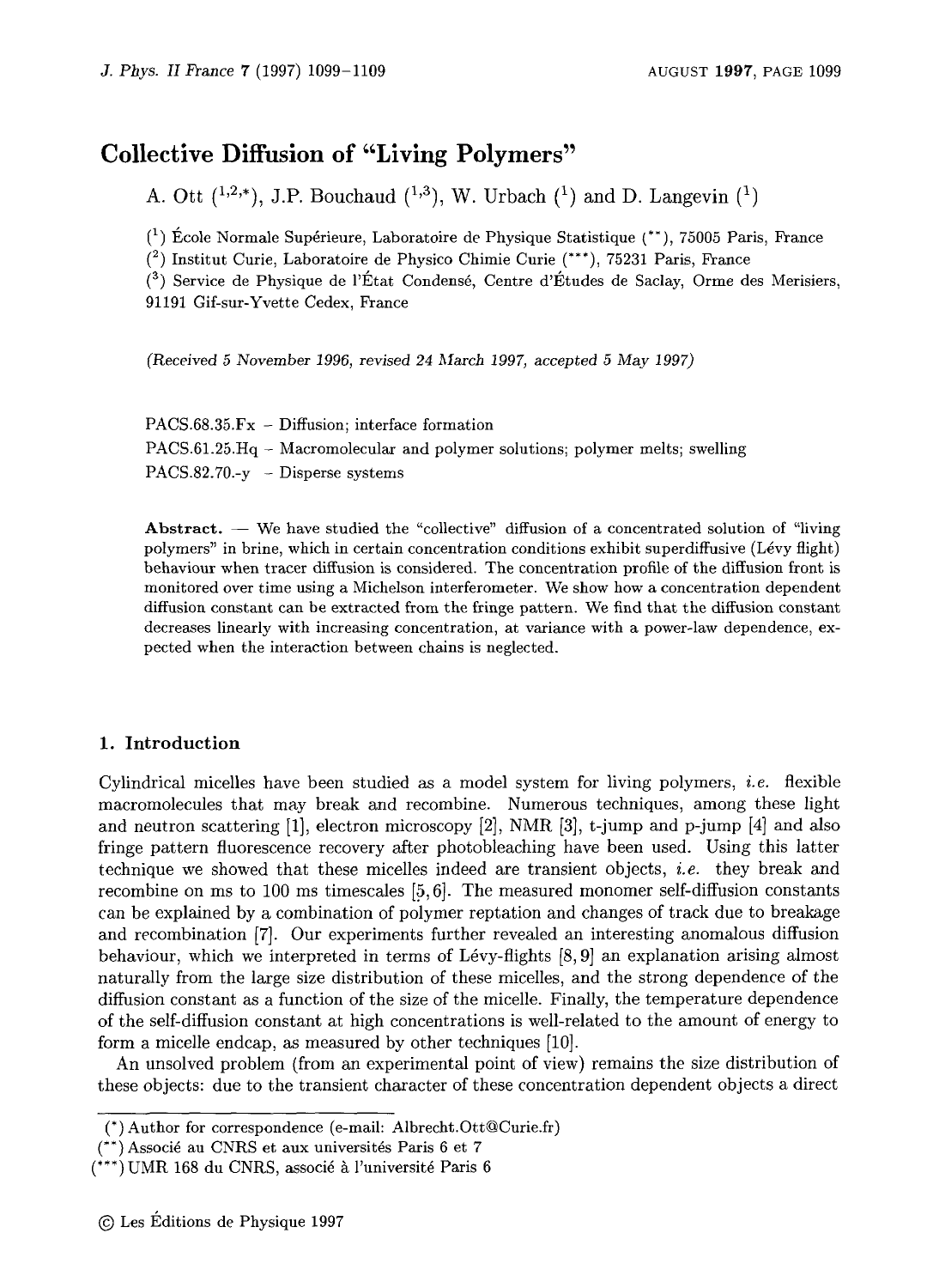measurement of their size is not possible. However, the shape of this distribution (in particular for small sizes) was one of the input of the L4vy flight interpretation proposed in [8,9], the other one being the dependence of the diffusion constant on the size; it would thus be gratifying to obtain independent confirmation of these assumptions. Recent numerical simulations have been published [11], and provide interesting informations.

In this paper we present <sup>a</sup> new approach to study the collective diffusion of these micelles in <sup>a</sup> Michelson interferometer. Collective diffusion [12] is <sup>a</sup> priori very different from self diffusion (or tracer diffusion) [13], although they coincide in the dilute limit. This is particularly clear in the case of <sup>a</sup> semi-dilute polymer solution: at short time scales as in <sup>a</sup> light scattering measurement collective diffusion is related to breathing of the network, and is thus accelerating with concentration. Conversely, self diffusion becomes slower and slower. For a semidilute polymer solution scaling arguments lead to a power of  $\phi^{9/4}$  for the osmotic pressure as a function of concentration  $\phi$  and to a power of  $\phi^{3/4}$  for the collective diffusion constant [14] as compared to  $\phi^{-7/4}$  for self-diffusion. Collective diffusion of polymers has been measured by forced Rayleigh scattering [15]. However the situation is different when considering cylindrical micelles: Constraints may relax by breakage and recombination. More importantly, the size distribution of these objects is large and their mean length increases with concentration.

Starting with <sup>a</sup> sharp interface between <sup>a</sup> high concentration and <sup>a</sup> low concentration region, we expect to observe <sup>a</sup> highly asymmetrical diffusion profile, allowing us to extract <sup>a</sup> concentration depend diffusion constant  $D(\phi)$ . This diffusion constant can be related to the concentration dependent size distribution of these micelles, and not (in <sup>a</sup> first approximation) to the size dependence of the diffusion constant of each micelle. Simple arguments give that  $D(\phi)$  should first decrease as a power law  $\phi^{-\gamma}$  as  $\phi$  is increased, with a rather large value of  $\gamma$ , and then increase when interactions between chains become dominant. Although our experimental data are not incompatible with  $\gamma \simeq 0.6$  a simple linear decrease  $D(\phi) = D_0 - D_1\phi$  is a very good description for  $\phi$  between 0 and 100 mM.

# 2. Experimental

Cylindrical micelles were made of cetyltrimethylammoniumbromide (CTAB) from Aldrich solubilized without further purification in brine made of KBr in water at concentrations of 0.5, 1, and 2 M. Experiments were performed at 40  $^{\circ}$ C. At this temperature only the 2 M sample remained noticeably viscoelastic. Half the volume of <sup>a</sup> Hellma quartz cuvette, size of  $20 \times 10 \times 0.2$  mm, was filled with 100 mM CTAB solution. To avoid a curved meniscus due to wetting forces and solution sticking to the glass walls of the empty half of the cuvette, it was spun with the Hellma centrifuge leading to <sup>a</sup> perfectly clean and straight interface after only <sup>a</sup> few minutes. The upper half of the cuvette was then filled with brine and the cuvette was quickly inserted into the pathway of <sup>a</sup> standard Michelson interferometer as used for teaching courses, illuminated with <sup>a</sup> sodium lamp and an interference filter selecting the <sup>590</sup> nm band. The interference pattern was projected onto <sup>a</sup> Sony CCD camera equipped with standard zoom optics plus an additional biconvex lens. Resolution due to optics limitations and camera was about <sup>40</sup> microns. The image was transferred to <sup>a</sup> Macintosh II ci computer equipped with <sup>a</sup> frame grabber and NIH Image software leading to <sup>a</sup> distance of12 microns per pixel or roughly 10 mm per image. The software was modified in a way that one line of the live image perpendicular to the diffusion front could be chosen. This line was then grabbed at suitable the permitted and a new image was engineed by adding these lines one by one showing the time intervais and a new image was constructed.  $\mathcal{L}_{\text{total}}$  . The dimension to the orientation of the currents inside its temperature controlled

housing (c. Fig. 2), since gravitational effects could not be neglected: a vertical orientation but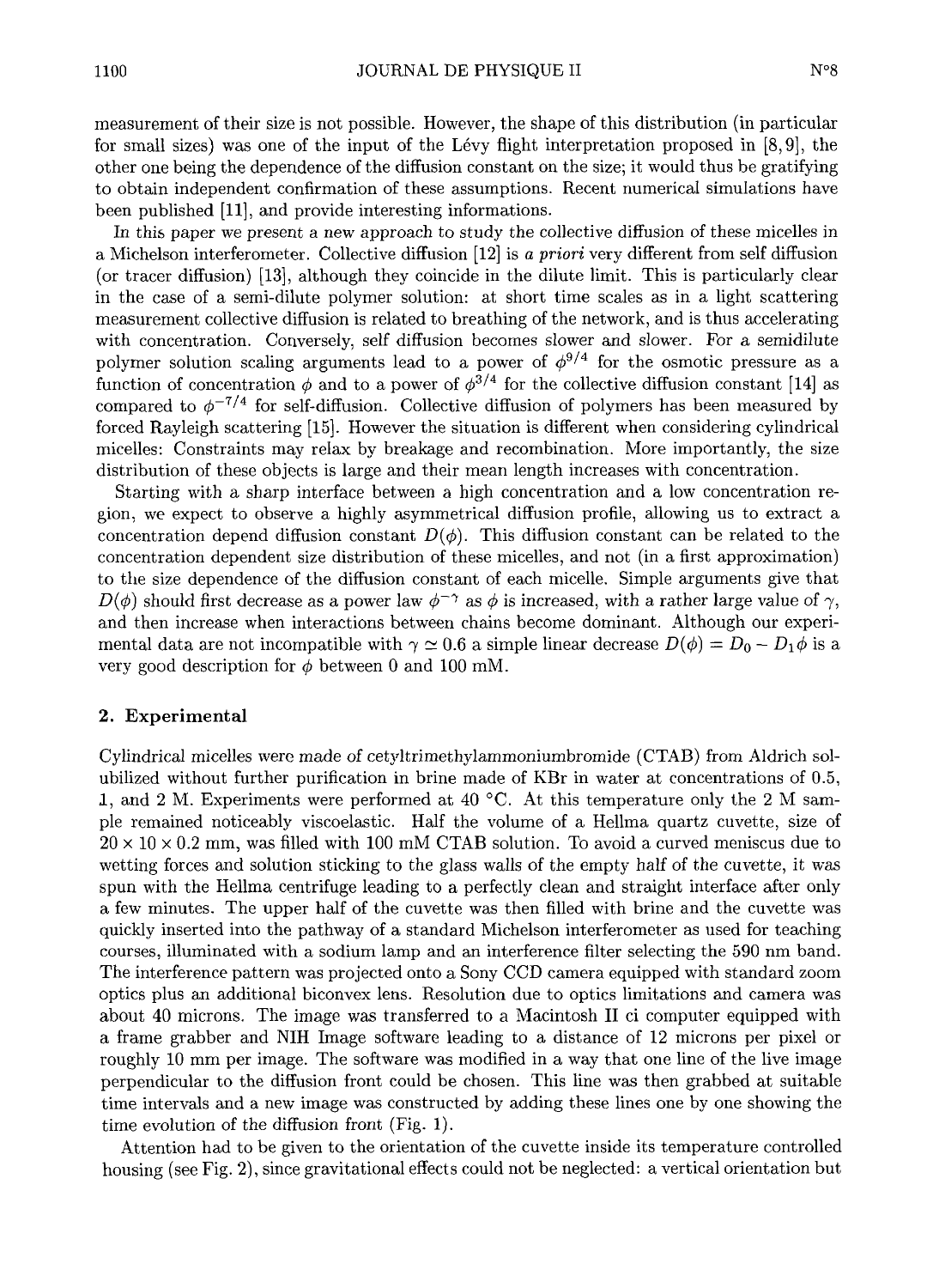

Fig. 1.  $-$  Evolution of interference fringes as a function of time (vertical axis) for a horizontally oriented cuvette at 0.5 M KBr. Total observation time is 2.5 hours.

with the CTAB at the bottom leads to <sup>a</sup> regular pattern as <sup>a</sup> signature of an instability at the interface. Horizontal orientation of the cuvette did lead to <sup>a</sup> stable interface, but the diffusion recriace. Intriguitation of the and the curveted and teach to a static interface, but the amazion and results for this orientation have to be considered cautiously, since the interface presumably tilts. Only when the dense liquid was at the bottom the diffusion constant for glycerol matched the literature values. This is thus the geometry on which we will focus, although some results concerning the horizontal orientation will be reported. The longest measurement took 9 hours at highest salinities. Note that even after <sup>16</sup> hours the diffusion front was still perfectly regular (Fig 3). (Fig 3).<br>Note finally that no traces of wetting or flow are seen in the cuvette when it is inserted in

the interferometer. This is not surprising since our system is an amphiphilic system. Even after centrifugation the surfaces of the upper part of the cuvette must still be covered with surfactant. The surface tension between the glass, brine and CTAB is therefore expected to be very low and capillary effects, given further the high viscosity of the CTAB solution, can certainly be neglected.

## 3. Image Analysis and Diffusion Constant

Images were analyzed using Kaleidagraph software. The concentration profile was extracted from the interference pattern of the interferometer, supposing the light pass difference proportional to concentration, <sup>100</sup> mM ofCTAB corresponding to nine wavelengths. It was found that interference fringes sometimes had <sup>a</sup> slight tendency to creep, probably due to room temperature fluctuations during the observation. For this reason only the shape of the concentration profiles concentration and not the absolute values of the absolute values of the concentration profile  $\alpha$ profiles could be extracted and not the absolute values of the concentration profile. We noticed<br>that at the beginning of the experiment interference fringes spacing was modified due to the relatively strong refraction index gradient at the interface, these profiles had to be regarded with caution. Due to this limitation <sup>a</sup> reasonable calculation of the profile could be achieved for <sup>a</sup> factor of five to <sup>15</sup> in observation time only.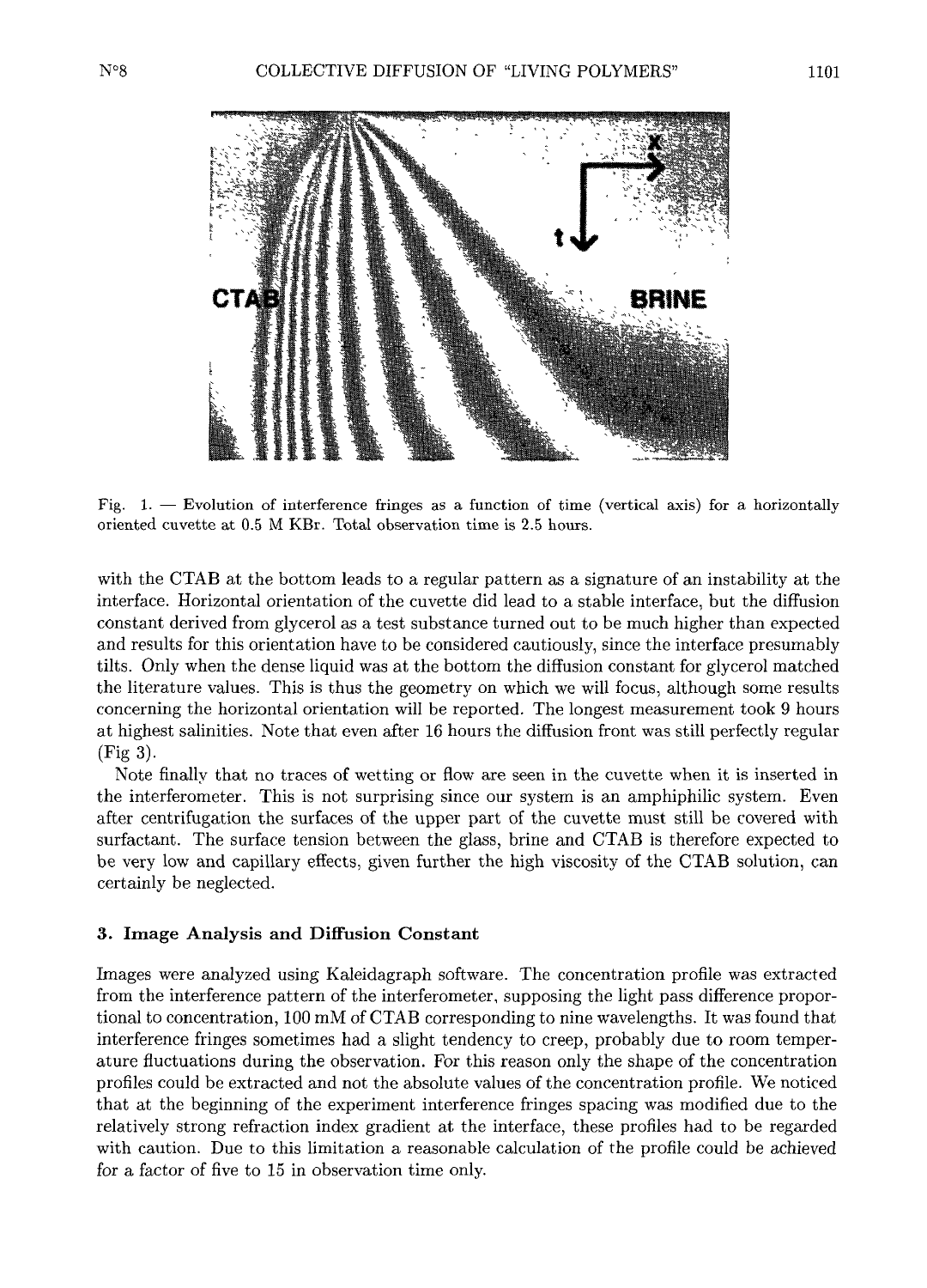

Fig. 2.  $-$  Scheme of the orientation of the cuvette during the experiment: a) vertically oriented cuvette, b) horizontally oriented cuvette. Components belonging to the interferometer or to temperature control are not shown.

We suppose that the basic diffusion equation takes the following form:

$$
\frac{\partial \phi(x,t)}{\partial t} = \frac{\partial}{\partial x} \left[ D(\phi) \frac{\partial \phi(x,t)}{\partial x} \right] \tag{1}
$$

where x denotes the distance from the initial interface, t is the time and  $D(\phi)$  the concentration dependent diffusion constant. In principle,  $D(\phi)$  can thus be extracted from the images by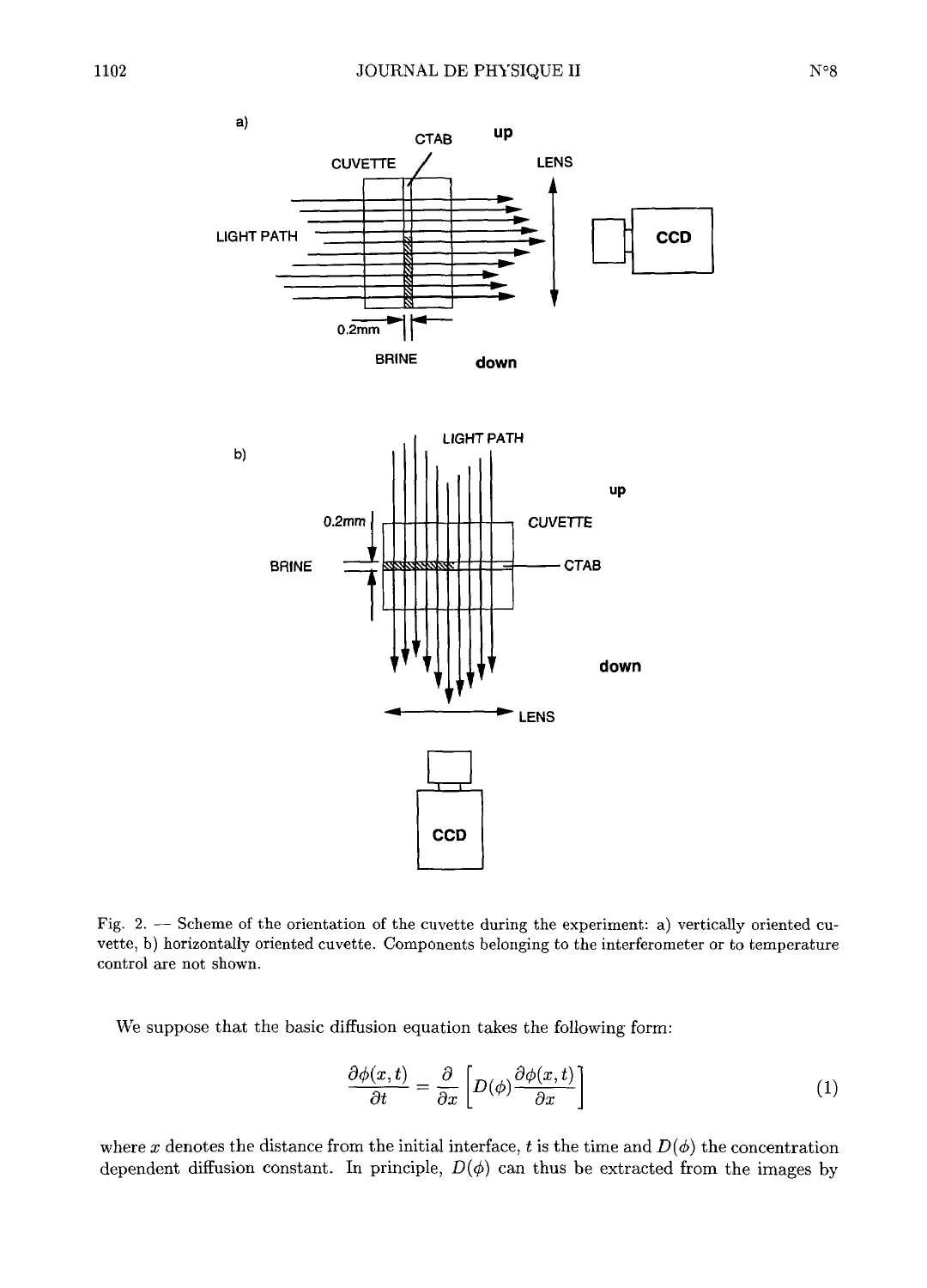

Fig. 3. — Interference fringes after a diffusion time of 16 hours. Note that the diffusion profile is still perfectly regular (verticallv oriented cuvette).

calculating

$$
D(\phi) = \frac{\int^{x(\phi)} \mathrm{d}x' \frac{\partial \phi(x',t)}{\partial t}}{\frac{\partial \phi(x,t)}{\partial x}|_{\phi}}
$$
(2)

 $T \mapsto \mathcal{V}(t, t)$  simplify the computation dependent diffusion constant it was checked to simplify the computation of the concentration dependent different constant it was checked<br>Let the grafies at different observation times were to a good approximation self-similar  $(\mathbb{F}_{q^2}^*, 4)$ . In other words, that an exponent v could be found so that the diffusion profile (Fig. 4). In other words, that an exponent  $\nu$  could be found so that the diffusion profiles at  $\frac{1}{2}$  described by a reduced variable:  $\frac{1}{2}(x,t) = \frac{1}{2}(y-\frac{x}{2})$ . Figure 4a gives diffusion profiles at is described by a reduced variable:  $\phi(x,t) = \varphi(u = \frac{x}{t^{\nu}})$ . Figure 4a gives diffusion profiles at different times of observation, Figure 4b shows the superposition of the same curves stretched by a factor  $t^{\nu}$ . Exponents  $\nu$  were close to 0.5, although slightly smaller, at least in the vertical case ( $\nu = 0.41$  for the 1 M KBr and  $\nu = 0.38$  for 0.5 M KBr). This could be due to gravity  $\begin{bmatrix} \mu & -0.41 \text{ to} \text{ the 1 with KDI and } \nu & -0.00 \text{ to} \text{ 0.01 KDI}, \text{ this could be due to gravity} \end{bmatrix}$  $\text{recus}, \text{wintu}$ 

For self similar diffusion profiles the diffusion constant is given by <sup>a</sup> much more convenient expression:

$$
D(\varphi) = -\frac{\nu}{t} \frac{\int^{\varphi} d\varphi u(\varphi)}{\frac{\partial \varphi}{\partial u} |_{\varphi}}
$$
 (3)

The derivative term can be directly calculated; in order to diminish its noise <sup>a</sup> running average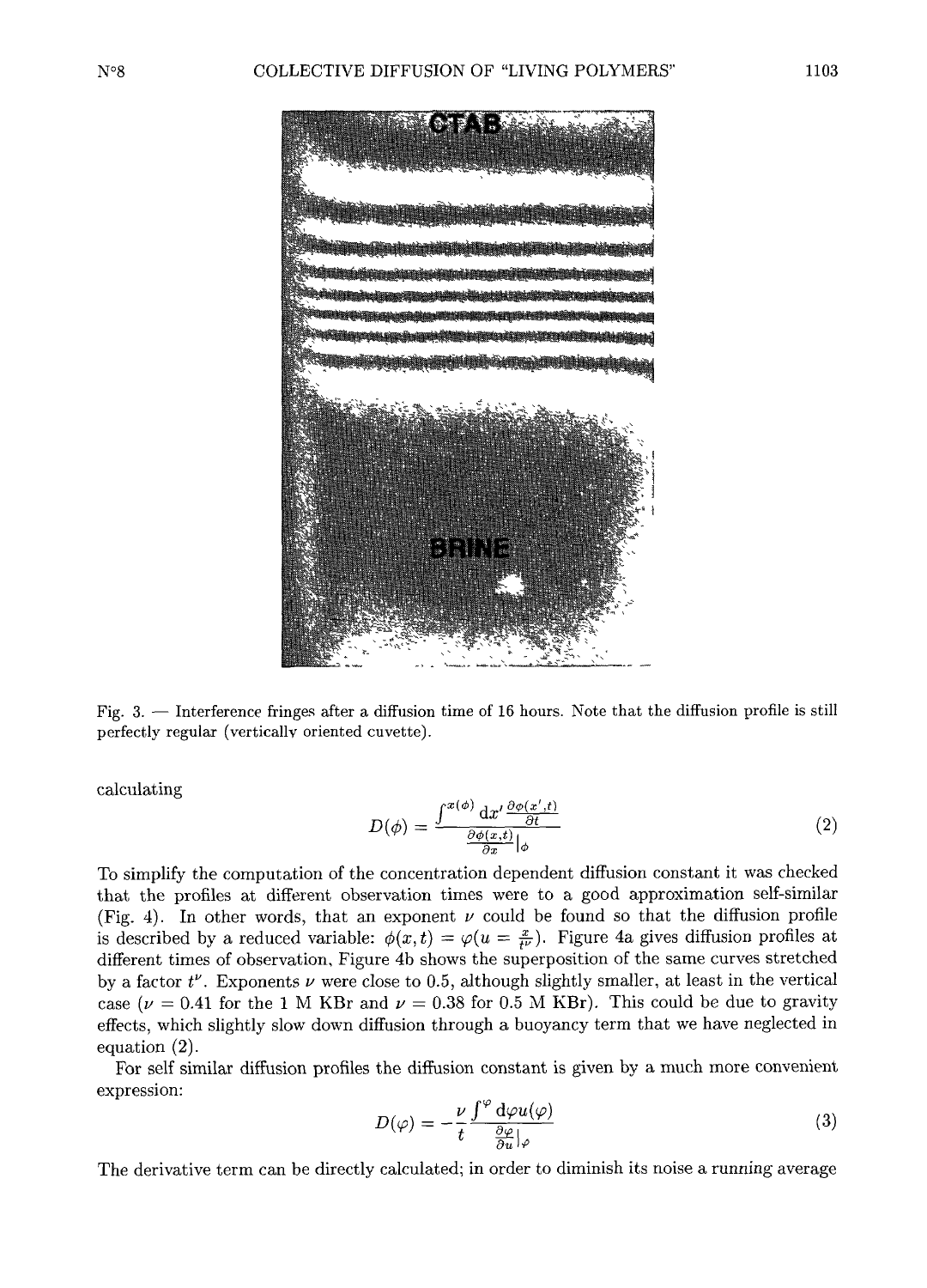

Fig. 4.  $-$  Concentration profiles for a vertically oriented cuvette. From top to bottom: 0.5 M, 1 M and 2 M KBr; a) profiles at different times (a factor of 5 to 15 between the shortest and the longest  $\begin{bmatrix} 0 & 0 & 0 \\ 0 & 0 & 0 \end{bmatrix}$  is the superposition of these profiles after stretching with  $t^{\nu}$ , via 0.38, 0.45 and 0.5 for 0.5, <sup>1</sup> and 2 M KBr respectively.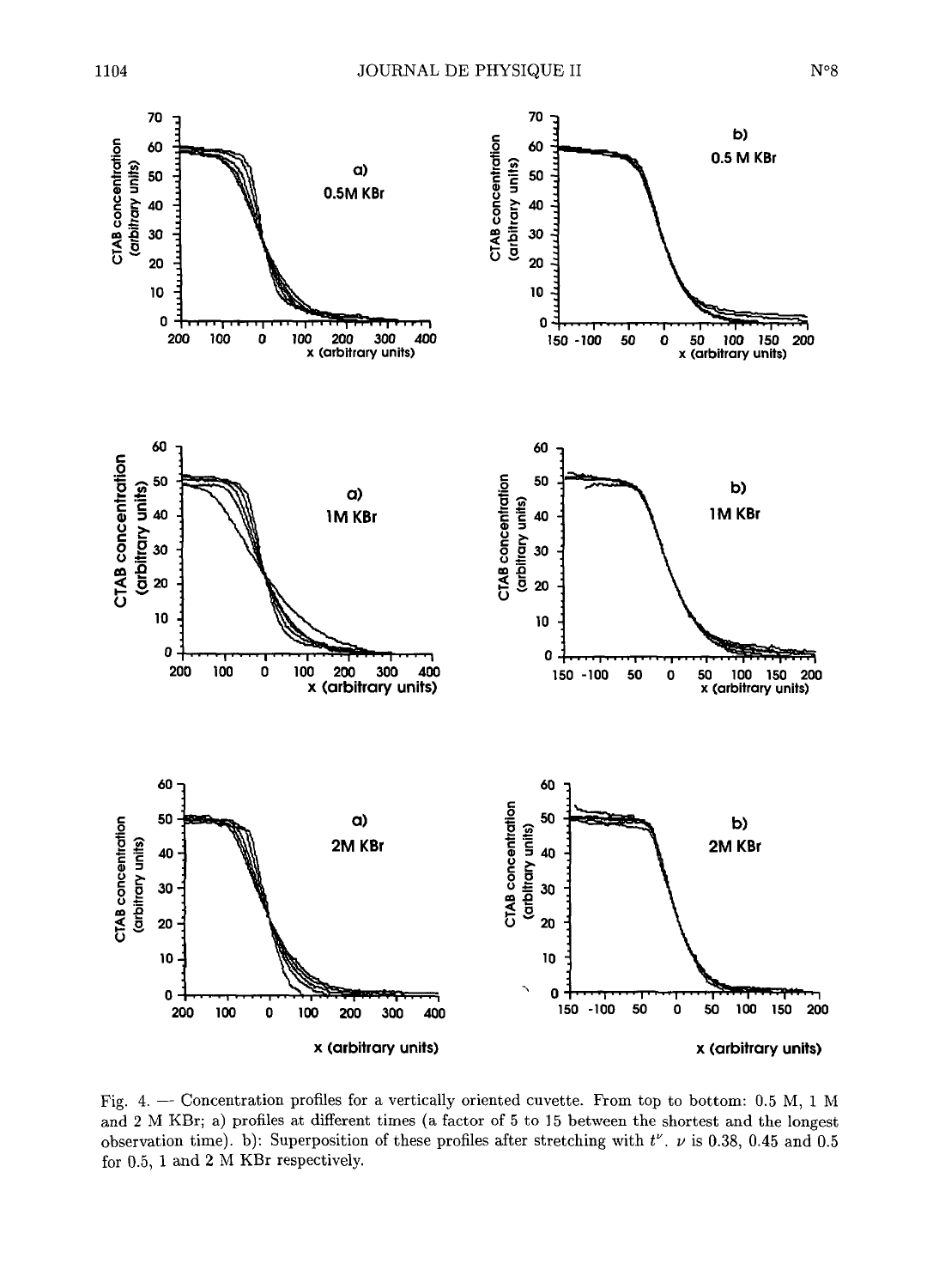

Fig.  $5. -$  Plot of the concentration dependent diffusion constant for a horizontally oriented cuvette filled with 1 M KBr calculated using self similarity  $(Eq. (3))$  or calculated by numerical inversion of the diffusion equation (Eq. (2)) around the same observation times (both curves superposed on a semi-log diffusion  $(F_{Q_1}(2))$  around the same observation times (both curves superposed on a semi-log  $\frac{1}{2}$ .

was applied. <sup>A</sup> suitable window was ten pixels in the middle of the profile and <sup>50</sup> pixels at both ends where the slope was weak. Since the shape of the integral term is very sensitive to noise in concentration values far from the interface, its naive calculation very often lead to an important offset. Another difficulty in the calculation of the integral was that the precise location of the initial boundary between the liquids was a priori not so well-defined. It was not simply taken from an image of the interference pattern (Fig. 1) since its position might be shifted at the beginning of the experiment due to the already mentioned refraction effects. A first control of the integral offset was given by directly looking at its shape: curvature had to be increasingly concave far from the interface. At points where the slope remained constant, side effects like uneven illumination became dominating and at these points the integral should be close to zero. We further assumed the diffusion constant to be well-behaved and <sup>a</sup> divergence chose to zero. We further assumed the diffusion constant to be well-behaved and a divergence<br>of the diffusion constant at low  $\frac{\partial \phi(x,t)}{\partial t}$  had to be due to either a wrong position of the interface of the diffusion constant at low  $\frac{\partial \phi(x,t)}{\partial x}$  had to be due to either a wrong position of the interface  $(\text{div}(\phi(x), t))$ (divergence at one end) or to a wrong offset (divergence at both ends). Note that  $\frac{\partial \phi(x,t)}{\partial x}$  can become very small which makes this iterative approximation very precise. Following this method the interface could be determined with a precision of about  $\pm 1$  or  $\pm 2$  pixels depending on the individual measurement. Its position always turned out to be in agreement with the initial guess from the image of the interference pattern. Note that the value of the integral at the interface and also the value of the derivative at this point have to scale with the same exponent  $\nu$  as a function of time giving a further possibility of controlling of the calculation. Self similarity further means that concentration at the interface is constant. simplifying the adjustment of the offset of the concentration. This was simply done by superposing the curves and estimating their zero by eye. This was precise to <sup>a</sup> few mM of CTAB concentration.

We have finally checked directly, in the case of the (horizontally oriented)  $1 M KBr$  sample, that the direct calculation using equation (2) gives very similar results to those obtained using a self-similarity assumption equation  $(3)$  – see Figure 5.

# 4. Results and Discussion

4.1. VERTICAL ORIENTATION OF THE CUVETTE, CTAB ABOVE BRINE. — The diffusion constant as <sup>a</sup> function of concentration can be seen in Figure 6, and is well-approximated by <sup>a</sup>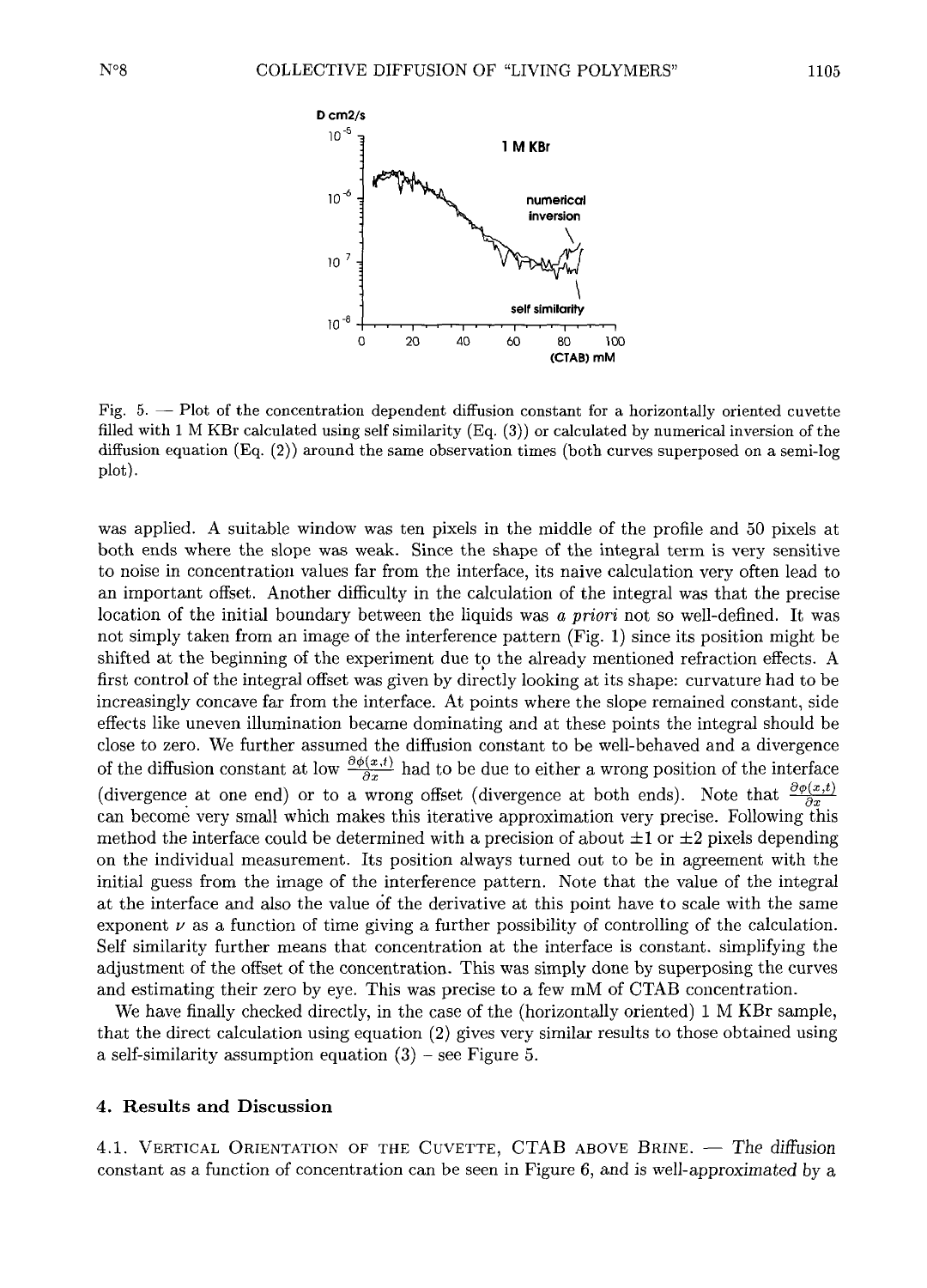

Fig.  $6.$  - Concentration dependent diffusion constant for 0.5 M, 1 M and 2 M KBr vertically oriented. showing <sup>a</sup> linear dependence. a) 0.5 M for different observation times, between 0.9 and 7.2 hours. b)-d) linear regression of the  $D(\phi)$  dependence at 0.5, 1 and 2 M KBr. Values for  $D_0$  at zero concentration are 1.7, 1.6 and  $2.0 \times 10^{-7}$  cm<sup>2</sup>/s respectively and slopes  $D_1$  are 1.3 and 1.3 and  $1.7 \times 10^{-9}$  cm<sup>2</sup>/s/mM.

simple linear relation  $D(\phi) = D_0 - D_1\phi$  up to the highest concentrations  $\phi = 100$  mM (but see the discussion below). Of course, this linear relation must break down for higher concentrations since  $D(\phi)$  cannot become negative. Physically, interaction effects are expected to increase D at higher concentration.

We note that for different observation times t the diffusion constants extracted using  $(3)$ are very close which is consistent with the assumption of self similarity. At the lowest concentrations, the measured values agree well with our previous self-diffusion study  $(D_0$  around centrations, the measured values agree well with our previous self-dimension st<br> $2 \times 10^{-7}$  cm<sup>2</sup>/c), which is another check of the consistency of our procedure.

It is interesting to see that the values for  $D$  are about the same for the three concentrations of KBr. Self diffusion measurements also gave roughly similar values. Note however that  $D$ seems to be minimum for <sup>1</sup> <sup>M</sup> KBr; this might be related to the fact that the rheological relative to communicate  $\alpha_1$  and  $\alpha_2$  maximum for  $1.5 M K B_r$  [16], a fact which could be induced by the  $\frac{1}{1-\epsilon}$  of  $\frac{1}{1-\epsilon}$  is  $\frac{1}{1-\epsilon}$ 

4.2. HORIZONTAL ORIENTATION OF THE CUVETTE. - The 0.5 M KBr and the 1 M KBr samples also gave self-similar concentration profiles, but not the <sup>2</sup> <sup>M</sup> KBr sample. The "effective" diffusion constant extracted as above as <sup>a</sup> function of concentration seems to depart from <sup>a</sup> linear concentration dependence (which holds in the vertical case) evolving towards an exponential or <sup>a</sup> power-law (see Fig. 5). Note however that the diffusion constant in the horizontal case is an order of magnitude higher than for the vertical setup, showing that gravity enhances mixing of the liquids. We conclude that we probably see here <sup>a</sup> tilting of an interface of two liquids with different densities, and not <sup>a</sup> simple diffusion front.

4.3. THEORY. Since we observe that the diffusion constant decreases with concentration in t.3. THEORY,  $\sim$  5 fince we observe that the diffusion constant *accreases* with concentration in the studied regime ( $\phi \leq 100$  mM), it is not unreasonable to start by neglecting completely the (repulsive) interaction between the micelles, while still retaining the breakage/recombination processes. In the present experimental situation, we estimate the breakage /recombination time to be of the order of  $\tau_{\rm b} \simeq 100$  ms [9,17], to be compared to the time scale for diffusion, which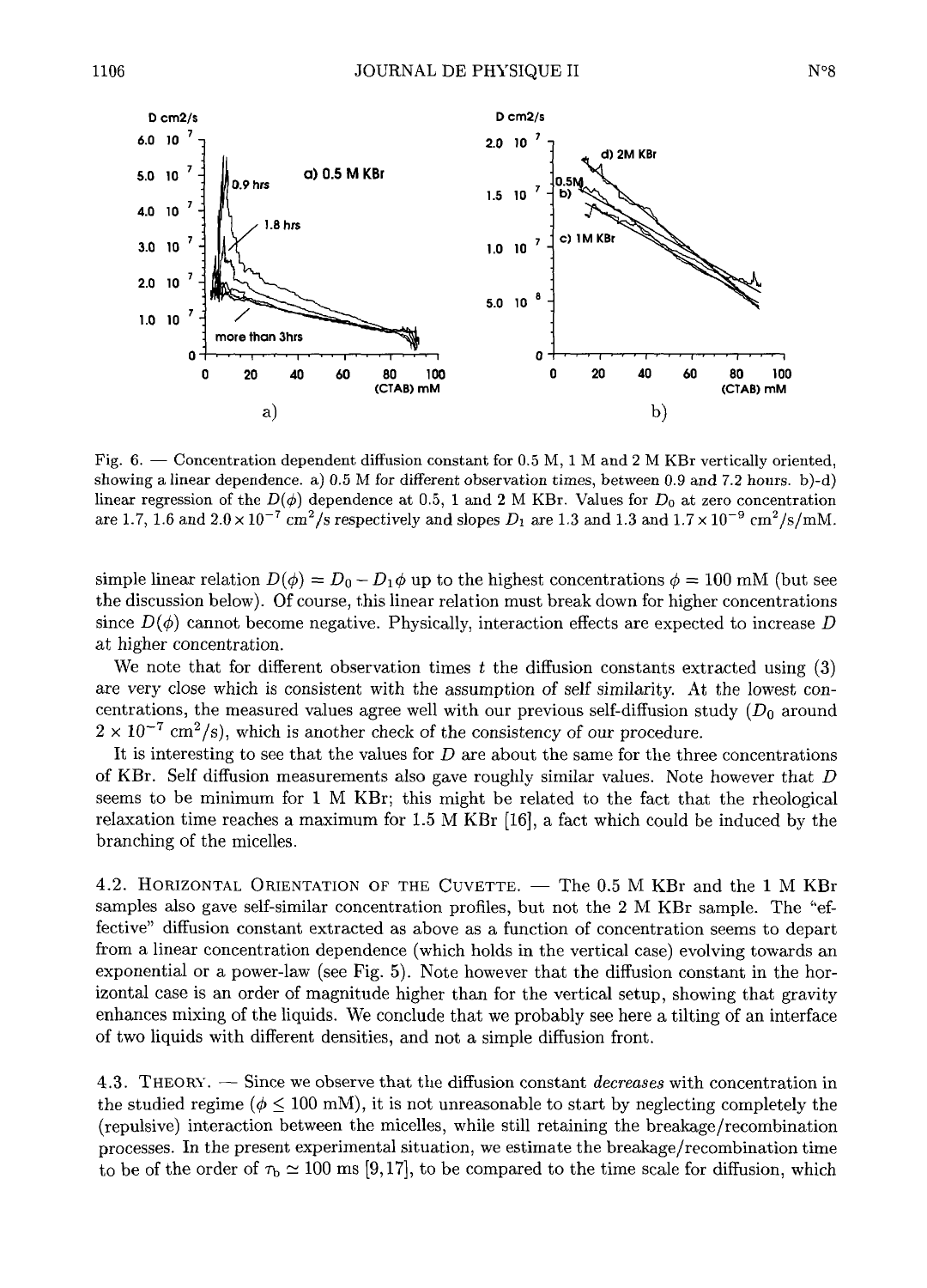is of the order of hours. We can thus make an "adiabatic" approximation, assuming that the size distribution  $P(\ell, \phi)$  ( $\ell$  is the length of the micelles) always sticks to its equilibrium form, which we will take, following [8,9] to be:

$$
P_{\text{eq}}(\ell,\phi) = \mathcal{N}\ell^{-2\sigma} \exp[-\frac{\ell}{L(\phi)}]
$$
\n(4)

where  $L(\phi)$  is the typical size of the micelle for a given concentration  $\phi P(\ell, \phi)$  is the probability (per unit volume) to find a micelle of length  $\ell$ . Hence, one should have by definition:

$$
\phi = \int_0^\infty d\ell \,\ell P(\ell, \phi) \tag{5}
$$

leading to  $L(\phi) \propto \phi^{\frac{1}{2(1-\sigma)}}$  The simplest, mean-field case corresponds to  $\sigma = 0$  and  $L(\phi) \propto \sqrt{\phi}$ Eauling to  $D(\psi) \propto \psi^{-1}$ . The simplest, ineali-lieful case corresponds to  $\sigma = 0$  and  $D(\psi) \propto \sqrt{\psi}$ <br>[7] Recent numerical simulation [11] support equation (4), although the sign of  $\sigma$  is found to be negative, at variance with what was surmised in [8, 9] (but in agreement with theoretical calculations [18]). Note however that equation (4) with  $\sigma > 0$  was only chosen to describe the possibility of an excess probability of very small, fast micelles. This is actually what the numerical simulations of [11] show. In other words, equation (4) with  $\sigma < 0$  does not describe well  $P_{eq}(\ell, \phi)$  for very small  $\ell$ 's.

Now, we assume that the diffusion constant of a micelle of size  $\ell$  is given, in the semi-dilute regime (corresponding in our experiment to  $\phi > 10$  mM) by a generalized reptation law [8,9]:

$$
\mathcal{D}(\ell) = \frac{\mathcal{D}(a)a}{R(\ell)} \qquad \ell < g_e
$$
\n
$$
= \frac{\mathcal{D}(a)}{\xi} \left(\frac{g_e}{\ell}\right)^{\beta} \qquad \ell > g_e \tag{6}
$$

where <sup>a</sup> is the size of the "monomer" (the smallest spherical micelle) and D(a) its associated Stokes diffusion constant, and  $R(\ell)$  the radius of gyration of a micelle of size  $\ell$ .  $g_e$  is the entanglement length, and  $\beta$  an exponent which is equal to  $\beta = 2$  in the usual reptation picture. In our experimental situation where the salt concentration is high, we have estimated  $L(\phi)$ to be of the order of 100 persistence lengths; this means that a substantial fraction of chains indeed move by reptation, which is important to observe a Lévy flight regime). However, as we shall see below, we expect that short chains (such that  $\ell < g_e$ ) give the dominant contribution for collective diffusion; the value of  $\beta$  thus cannot be reached by this method.

There are a priori three times scales of importance: the breakage/recombination time scale  $\tau_{\rm b}$ , the  $\ell$  dependent reptation time  $\tau_{\rm r}$ , and the experimental diffusion time t. Since, as expected, the collective diffusion constant is dominated by the contribution of the smallest micelles, we shall argue that the relevant regime of time scales is  $\tau_r \ll \tau_b \ll t$ . (Actually, precisely the same condition is needed for the very existence of a Lévy flight regime [9]). In this limit, the diffusion equation for <sup>a</sup> the concentration of <sup>a</sup> given "specie" of micelle is given by:

$$
\frac{\partial P(\ell, \phi, x)}{\partial t} = -\{\ell \to \ell'\} + \{\ell' \to \ell\} + \frac{\partial}{\partial x} \mathcal{D}(\ell) \frac{\partial P(\ell, \phi, x)}{\partial x} \tag{7}
$$

where we have written symbolically the terms corresponding to breakage and recombination, but which cancel each other according to our "adiabatic" ( $\tau_b \ll t$ ) assumption. Multiplying by  $\ell$  the above equation and integrating over  $\ell$  and using the explicit form of  $P_{eq}$ , we find:

$$
\frac{\partial \phi}{\partial t} \propto \mathcal{D}(a) \frac{\partial}{\partial x} \left[ \phi^{\frac{2\sigma - 3}{2(1 - \sigma)}} \left( \int_a^{g_e} \frac{d\ell}{R(\ell)} \ell P_{\text{eq}}(\ell, \phi) + \int_{g_e}^{\infty} \frac{d\ell}{\xi} \left( \frac{g_e}{\ell} \right)^{\beta} \ell P_{\text{eq}}(\ell, \phi) \right) \frac{\partial \phi}{\partial x} \right].
$$
 (8)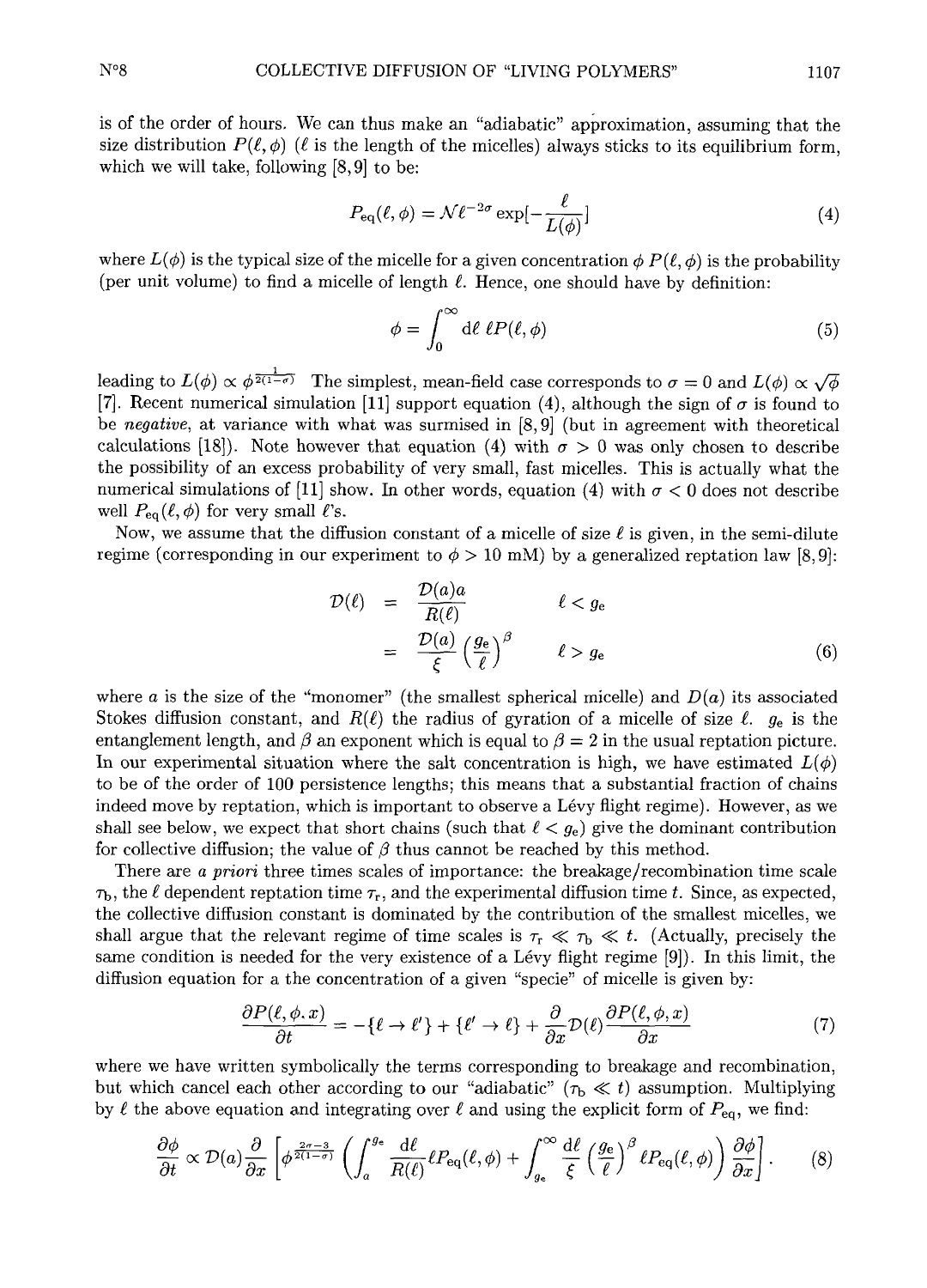It is easy to see that the last integral is in general governed by its lower bound, which means that the major contribution to the diffusion constant comes from the smallest micelles. Therefore, both integrals give the same contributions (up to prefactors), and we find:

$$
D(\phi) \propto \mathcal{D}(a) \; \frac{g_e^{3-2\sigma}}{\xi} \phi^{\frac{2\sigma-3}{2(1-\sigma)}} \tag{9}
$$

Using the standard scaling forms of  $g_e$  and  $\xi$  with  $\phi$  [14], we thus finally find:

$$
D(\phi) \propto \phi^{-\gamma} \qquad \gamma = -\frac{\zeta + 2\sigma - 3}{3\zeta - 1} - \frac{2\sigma - 3}{2(1 - \sigma)} \tag{10}
$$

where  $\zeta$  describes the conformation of the chains within one "blob" (ideal, swollen, or stretched).<br>Note that the exponent  $\beta$  indeed disappears from the computation, provided it is large enough so that the second integral above is dominated by its lower bound. In any case,  $\gamma$  is found to be larger than 2.41, for any value of  $\sigma$  (positive or negative). In other words, the above arguments show that in the semi-dilute regime where Lévy flight effects are observed (which implies that  $g_e < L(\phi)$  [8,9]), the decay of the collective diffusion constant as a function of concentration should be very rapid. A rather unconvincing power-law fit of our data in the concentration should be very rapid. A rather unconvincing power law in suggests that osmotic pressure effects, although still too weak to *increase*  $D(\phi)$  compared to  $D_0$ , contribute significantly, and (unfortunately) prevent us from extracting the information on  $\sigma$  which we hoped for.

### 5. Conclusion

We have thus shown in this paper how in principle fringe patterns could be used to extract reliable information on the collective, concentration dependent, diffusion constant of amphiphilic able information on the collective, concentration dependent, diffusion constant of amphiphility<br>pologylog – Although one motivation of our study was the theoretical possibility of obtaining molecules. Although one motivation of our study was the theoretical possibility of obtaining directly some information on the size distribution of these objects, our experimental results are not in agreement with our expectations. We have at present no interpretation of the apparent linear decrease of the (collective) diffusion constant as <sup>a</sup> function of density; it might be that several competing mechanisms contribute in the region which we have investigated.

### Acknowledgments

We would like to thank O. Cardoso for modifying the NIH-image software, C. Lemaire for fruitful discussions and O. Thoumine for critical reading of the manuscript.

#### References

- [1] Candau S.J., Hirsch E., Zana R. and Adam M., *J. Coll. Inter. Sci.*  $105$  (1985) 521; J. Phys. France 45 (1984) 1263.
- [2] Clausen T.M., Vinson P.K., Minter J.R., Davis H.T. and Miller G., *J. Phys. Chem.* 96 (1992) 474.
- [3] Shikata T., Hirata H. and Kotaka T., Langmuir 5 (1989) 398.
- j4] Candau S-J., Merikhi F., Waton G. and Lemarechal P., J. Phys. France <sup>51</sup> (1990) 977.